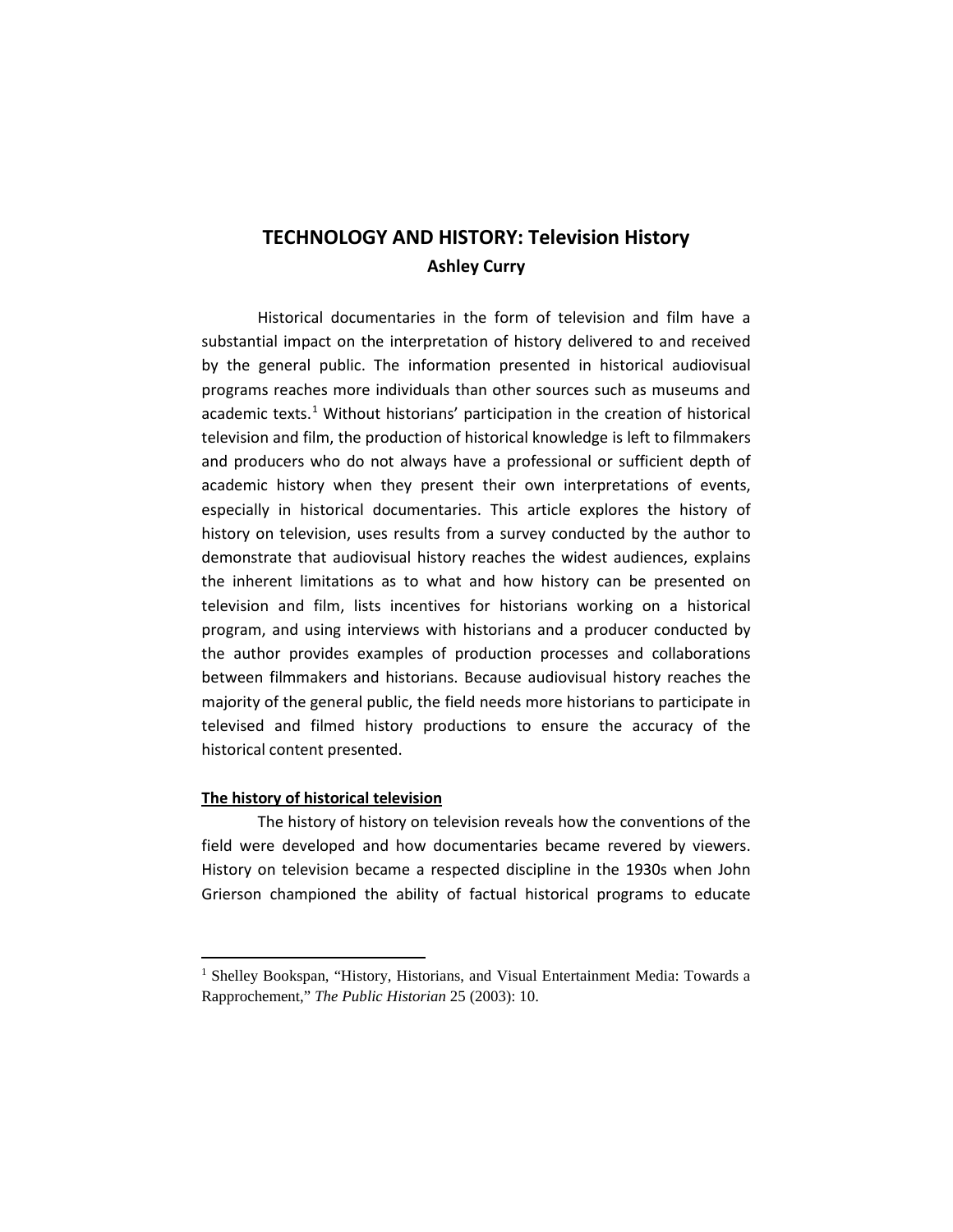<u>.</u>

society. He marketed the phrase "documentary."[2](#page-1-0) One of the first esteemed factual historical television programs was a series of lectures delivered by A. J. P. Taylor that aired on national British television from the late 1950s until the 1980s. $3$  The first historical documentary series to make a sizeable impact on the field and set the standard for historical documentaries was *The Great War*. This series was created in 1964 to commemorate the fiftieth anniversary of the beginning of World War I.<sup>[4](#page-1-2)</sup> It utilized footage from the Imperial War Museum, eyewitness accounts, and dramatic readings of contemporary historical documents. <sup>[5](#page-1-3)</sup> Tony Essex produced the film for BBC. The script was written mostly by historians under lead historical advisor Basil Liddell Hart. Hart resigned, however, because he disagreed with the interpretation of a few key episodes. Although historians had important roles in the final production, the series was negatively critiqued by historians, such as Taylor, and also by the director of the Imperial War Museum, Noble Frankland, for lack of integrity and misuse of footage by Essex.<sup>[6](#page-1-4)</sup>

The 1970s brought changes to the standards and formats of historical documentaries. The 1972 documentary series *The British Empire,* produced by and for BBC One, was praised for its academic integrity but criticized for

<span id="page-1-0"></span><sup>2</sup> Wilma de Jong, "Developing and Producing a Feature Documentary: The Case of Deep Water," in *Rethinking Documentary: New Perspectives, New Practices,* edited by Thomas Austin and Wilma de Jong (New York: Open University Press, 2008), 143.

<span id="page-1-1"></span><sup>3</sup> Jerome de Groot, *Consuming History: Historians and Heritage in Contemporary Popular Culture,* (London: Routledge, 2009), 155.

<span id="page-1-2"></span><sup>4</sup> Taylor Downing, "Bringing the Past to the Small Screen," in *History and the Media*, edited by David Cannadine (New York: Palgrave MacMillan, 2004), 8-9.

<span id="page-1-3"></span><sup>5</sup> James Chapman, "Television and History: The World at War," *Historical Journal of Film, Radio and Television* 31 (2011): 248-9; Max Hastings, "Hacks and Scholars: Allies of a Kind," in *History and the Media*, edited by David Cannadine, (New York: Palgrave MacMillan, 2004), 106.

<span id="page-1-4"></span><sup>6</sup> Chapman, "Television and History," 248-9; Jeremy Isaacs, "All Our Yesterdays," in *History and the Media*, edited by David Cannadine (New York: Palgrave MacMillan, 2004), 38. Essex portrayed staged propaganda footage from the war as authentic wartime footage.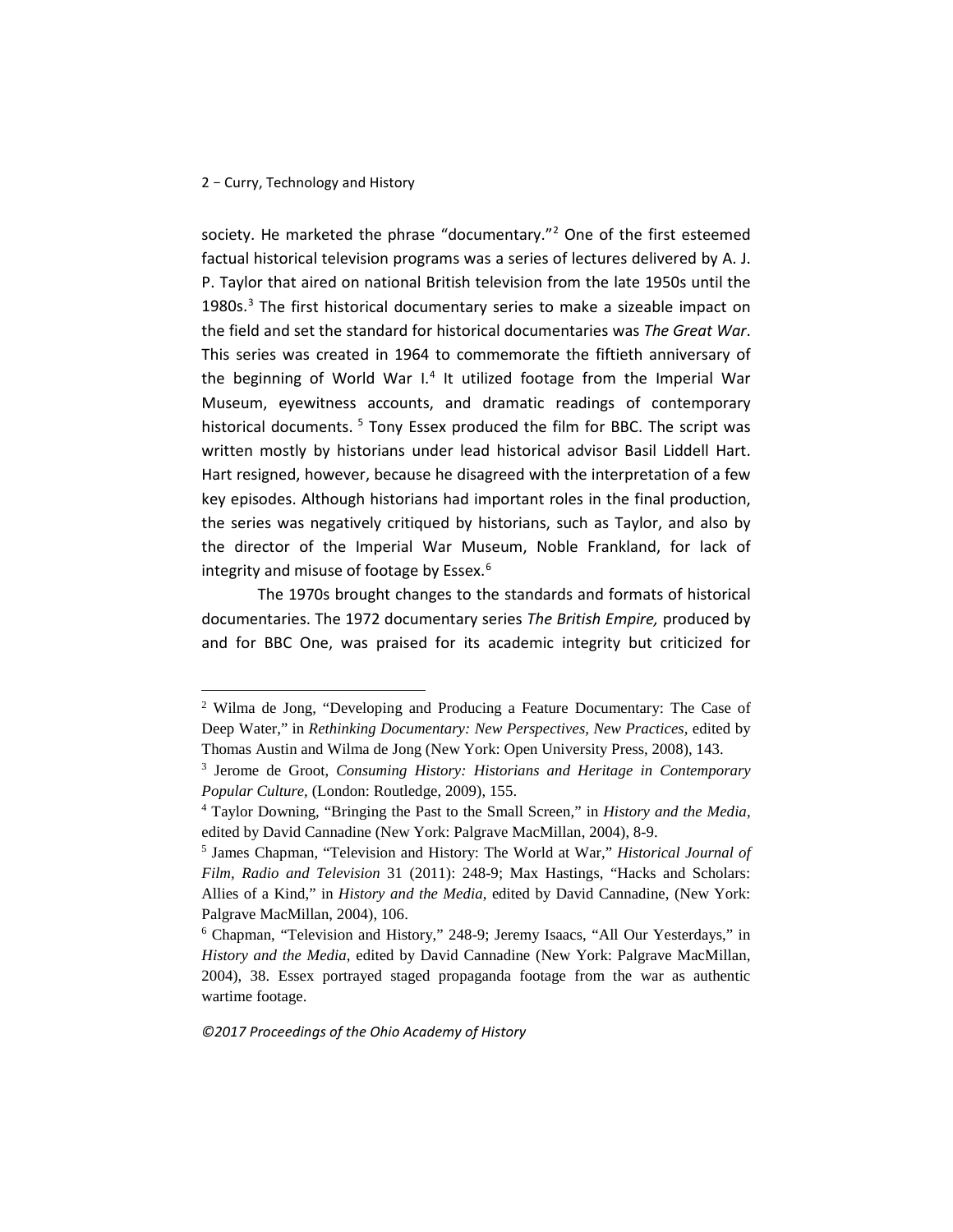having an unclear structure that did not follow typical television conventions.<sup>[7](#page-2-0)</sup> The next great series of note was *The World at War*, which aired on ITV from 1973 to 1974, produced by Thames Television. Like *The Great War,* this series also used eyewitness accounts and footage from the Imperial War Museum. Producer Jeremy Isaacs included Frankland of the Imperial War Museum on the production team as historical advisor. The series also had researchers on staff to further ensure the legitimacy of the historical interpretation as well as the accuracy of the footage shown. Although more television professionals than historical advisors worked on this production, Frankland had an important role in developing the structure and focus of the series. Additionally, whenever reconstructed footage was used in the series, the audience was made aware.[8](#page-2-1) For these reasons, *The World at War* was a landmark series that set new standards and helped to bring integrity to historical documentaries. However, not all documentaries upheld these standards over the following decades, and authenticity of footage and interpretation is still a concern to this day.

While in today's society the History Channel does not have a good reputation for airing meaningful documentaries, it was introduced in 1995 as a branch of A&E for the purpose of airing historical television shows. The Discovery Channel, introduced in 1985, was also created to broadcast documentaries and informational programs. Many of the documentaries aired on these channels were previously produced in Europe or for the Public Broadcasting Service (PBS), which was created in 1[9](#page-2-2)70.<sup>9</sup> American documentaries did not have an international reputation until Ken Burns started producing them. Burns reached tens of millions of viewers all over the world with his documentaries such as *The Civil War.* He appealed to non-

<span id="page-2-0"></span><sup>7</sup> N. C. Fleming, "Echoes of Britannia: Television History, Empire, and the Critical Public Sphere," Contemporary British History 24 (2010): 4-5.<br>
<sup>8</sup> Isaacs, "All Our Yesterdays," 41-4; Chapman, "Television and History," 250-253.<br>
<sup>9</sup> Brian Taves, "The History Channel and the Challenge of Historical Progr

<span id="page-2-2"></span><span id="page-2-1"></span>*Film and History: An Interdisciplinary Journal of Film and Television Studies* 30 (2000): 7-14.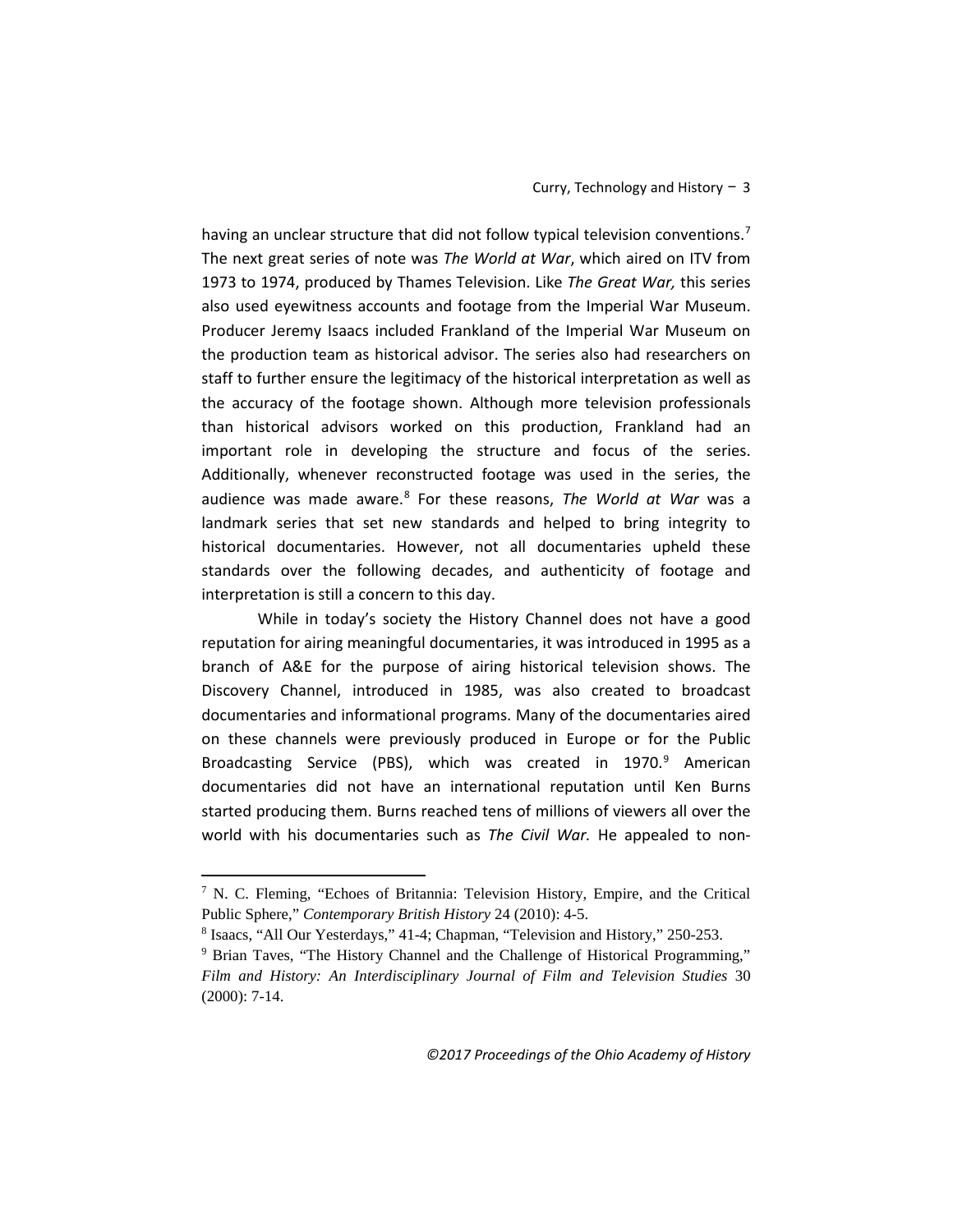scholarly audiences by touching their emotions, using language that the audience was able to understand, and engaging the audience with recognized cinematic conventions. Documentaries became much more prominent on American television after his productions aired.<sup>[10](#page-3-0)</sup> The substantial amount of viewers tuning into his documentaries proved to American broadcasting companies that documentaries were worth producing and audiences enjoyed them.

# **Current public interest in the genre: Academy standings and survey results**

Currently, the general public is very receptive to engaging with history by watching historical documentaries and film. Historical films have also been critically acclaimed.[11](#page-3-1) Since 1990, when *The Civil War* aired, 16 out of 27 Academy Award winners for Best Picture were historical films. From 1992 until 2002, only one winner, *American Beauty*, was not a historical film. There was another streak from 2010-2013 when *The King's Speech, The Artist, Argo,* and *12 Years a Slave* won sequentially. Although a historical film has not won Best Picture in the past three years, multiple historical films were nominated in that category each year. Critically acclaimed films receive abundant attention from the general public, and historical films winning awards increase the population's interest in history.

In a survey of 250 individuals conducted by the author, television and film history reached a majority of the respondents. 81% said that they had seen a historical film in the past year, 78% had watched a documentary, and 58% had watched a historical drama series. 72% of respondents said that they were most likely to engage in history via audiovisual means, either by watching a historical documentary (30%), drama series (25%), or film (17%). Women, however, said they were most likely to watch a historical drama series. With higher levels of education, the percentage of people who said that

*©2017 Proceedings of the Ohio Academy of History*

<span id="page-3-0"></span><sup>&</sup>lt;sup>10</sup> Gary R. Edgerton, "Chalk, Talk, and Videotape: Utilizing Ken Burns's Television Histories in the Classroom," *OAH Magazine of History* 16 (2002): 17-19.

<span id="page-3-1"></span><sup>&</sup>lt;sup>11</sup> Robert Brent Toplin, "Cinematic History: Where Do We Go From Here?" *The Public Historian* 25 (2003): 81.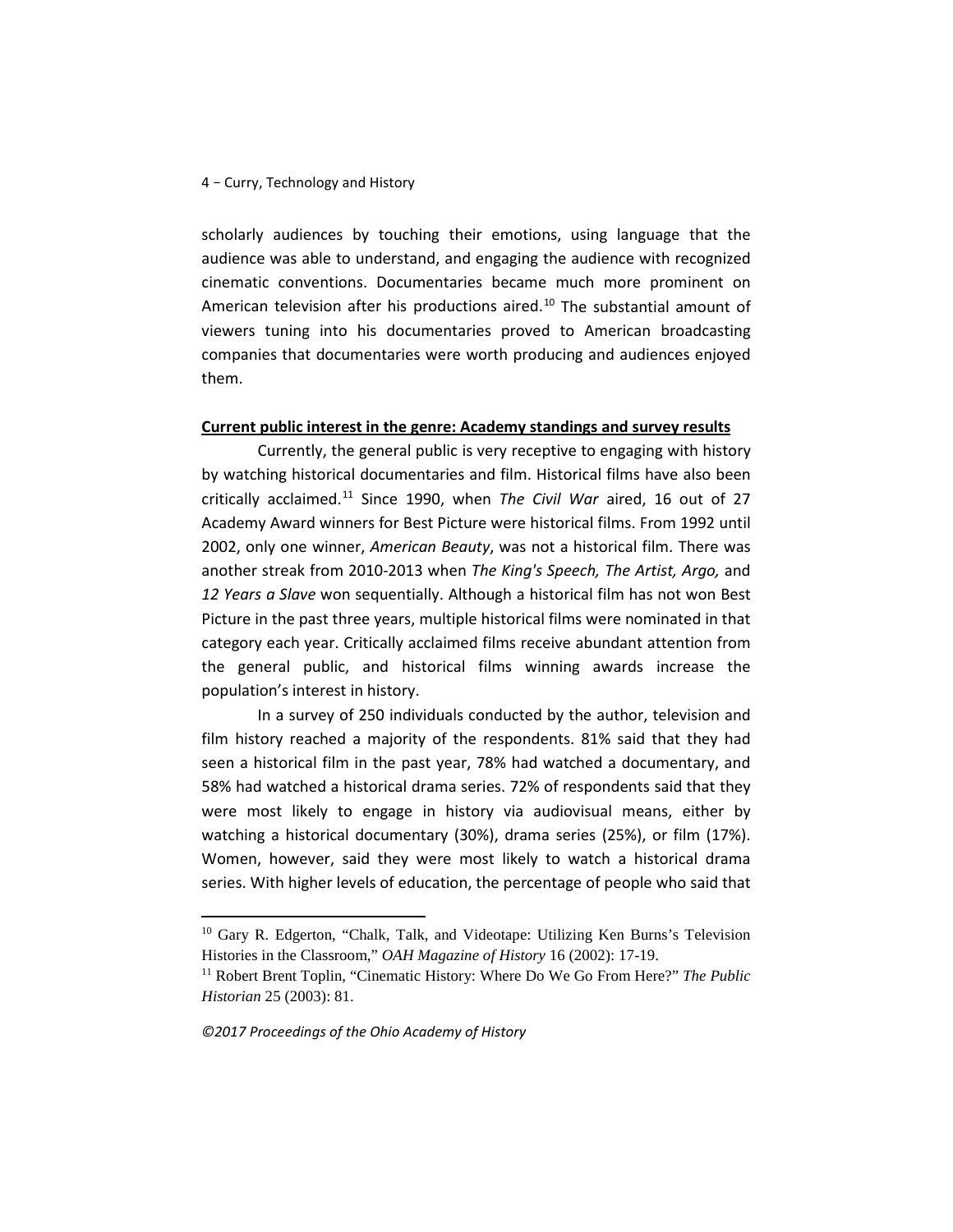they were most likely to watch a documentary decreased while the likeliness of watching a historic film, reading an academic text or historical fiction increased.  $12$  The following data suggest that most of society gets their historical information from these sources like historical television and film format. Surely, more historians need to participate in the production of historical programming to ensure that the history the public receives is as accurate and complete as possible.

<span id="page-4-0"></span><sup>&</sup>lt;sup>12</sup> These results were collected using surveymonkey.com and in person at an engineering office, a ship repair company, and a restaurant. The author asked respondents their age, gender, level of education, if they were interested in history, and specifically if they had watched a historical documentary, historical film, historical drama series, read historical fiction or an academic text, or visited a history museum in the past year and which they were most likely to do. The author believes that some of the responses are skewed because she did not define what an academic text was, or included reading historic nonfiction in the categories. Additionally, the author believes that some respondents ignored the "history" museum denotation. The age ranges of the demographic questions were 18-24, 25-34, 35-49, 50-64, and 65 or older. The results in each age category were well balanced, but 25-34 had the largest responses (33%) while only 2% of the respondents were 65 or older. 91% of the respondents had at least attended some college and the largest percentage of respondents (36%) had bachelor's degrees. 68% of the respondents were female and 31% were male. 61% said they were interested in history and 31% said they were somewhat interested in history. 72% of respondents said that they were most likely to engage in history via audiovisual means. Although more people said that they had seen a historical film, when asked what they were most likely to do, a plurality of people (30%) said they would watch a documentary. 17% said they were most likely to visit a history museum, 8% said they were most likely to read historic fiction and 2% said they were most likely to read a historic academic text. Additional findings include: women were more likely to read historical fiction or visit a history museum while men were more likely to read an academic text. The percentage of people who said they were most likely to visit a history museum increased dramatically with a college degree. Respondents over 35 were less likely to visit a history museum and respondents over 50 were less likely to watch a historical drama series. The percentage of respondents who were most likely to read historical fiction increased with age.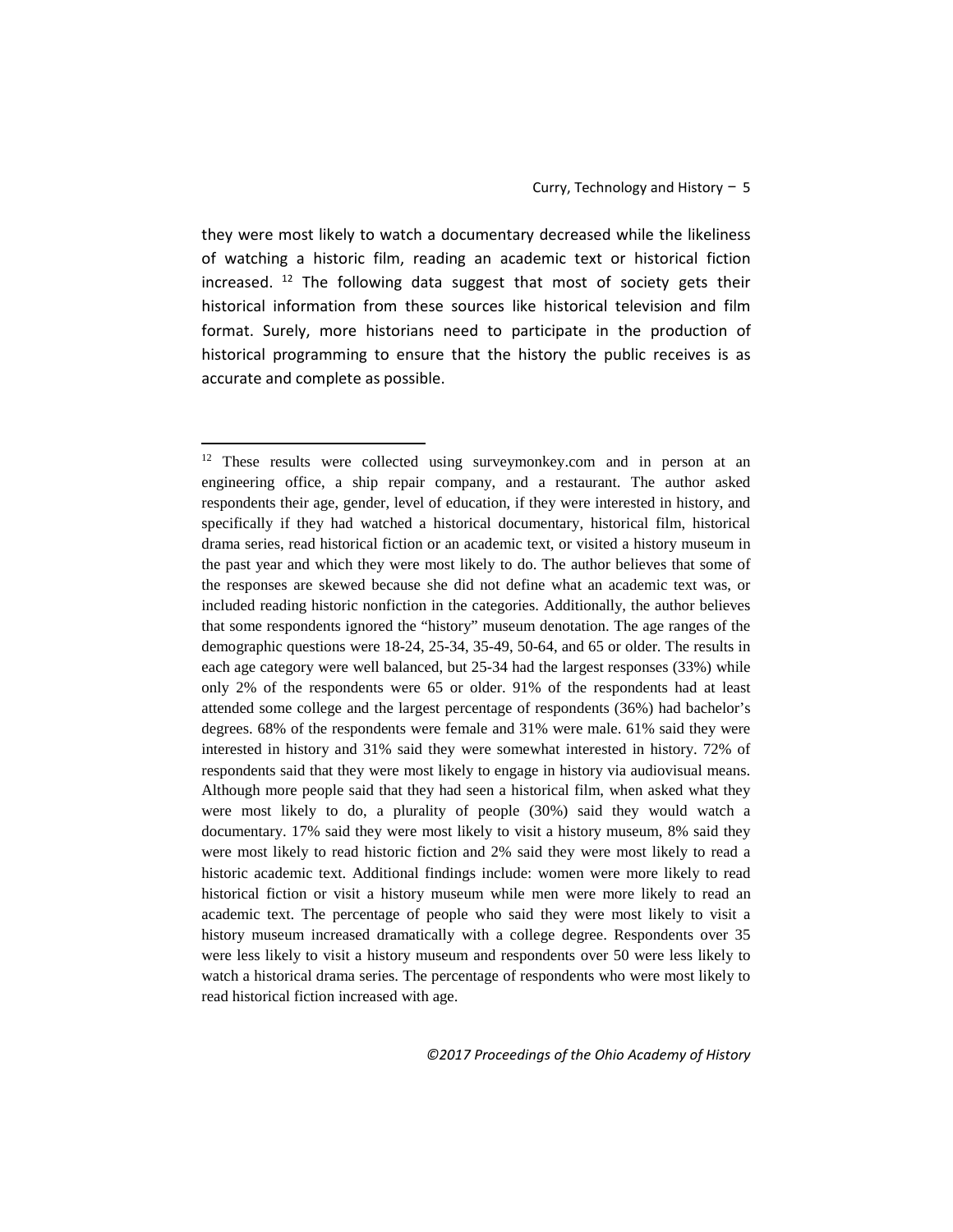

What Resondents Have Done in the Past Year

Chart 1: Survey Results: What respondents said they had done in the past year



Chart 2: Survey Results: What respondents said they were most likely to do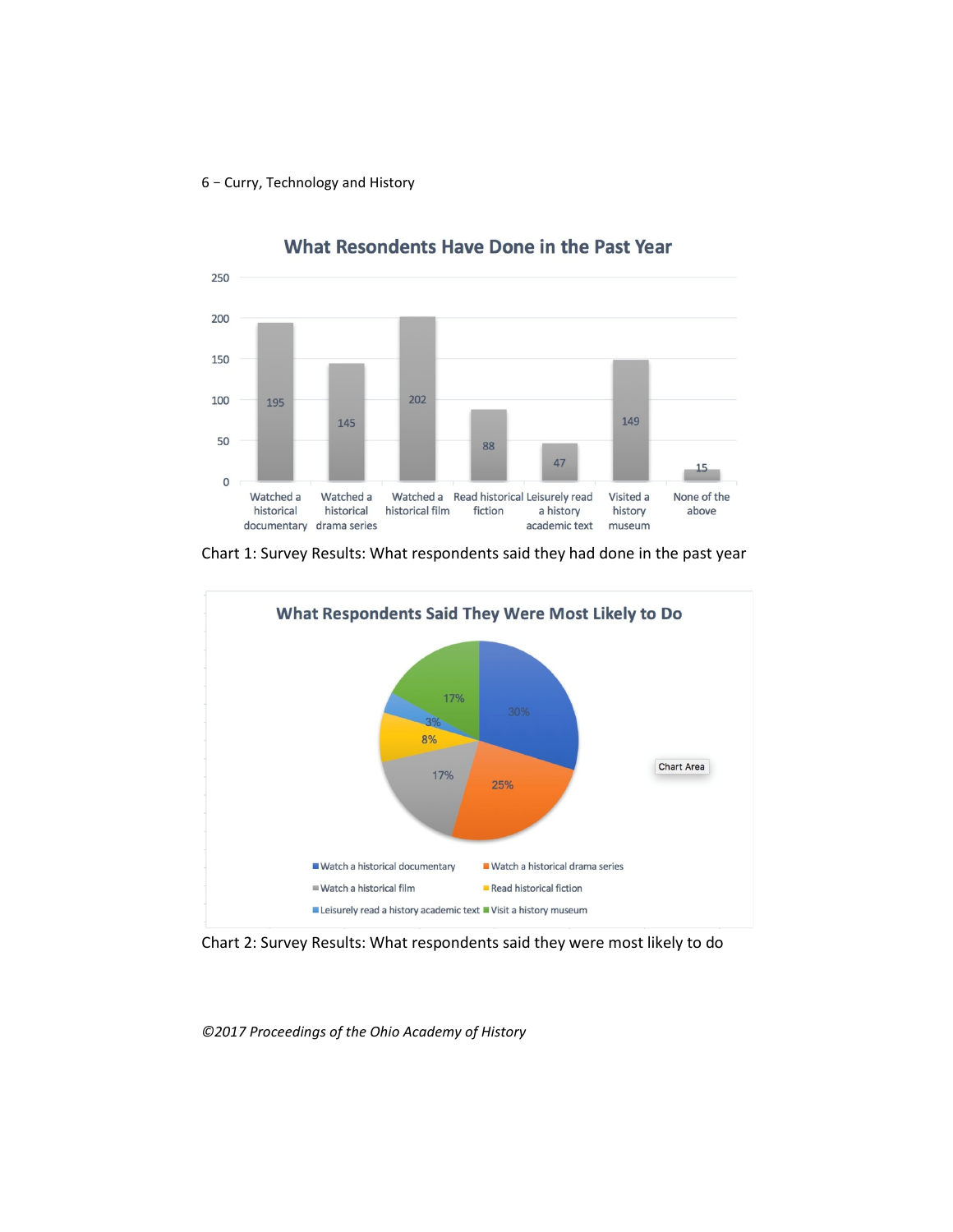# **Incentives for historians to work on historical television or film productions**

Even though the early history of historical documentaries may have created a perception that historians' contributions are not valued by filmmakers, there are many incentives for historians to work on a historical television or film production. First, this form of history reaches far more people than a book or article written for academic circles. Engaging the public with history and making people excited about and interested in the past should be a priority for historians. The field of academic history generally does not penetrate the broader public; nevertheless, audiences still want to learn about the past. Given the success of the genre that includes Ken Burns' documentaries, it seems that individuals enjoy audiovisual history that targets their emotions while conveying material culture and life experiences. It is more accessible than written words in academic journals or texts.<sup>[13](#page-6-0)</sup> Films will never be able to share the same amount of elaboration on or debates about a topic that takes place in academic journals or texts, but films do increase the general public's interest in history. This should not be undervalued and it may be good for the academy of history.

Another benefit of participating in historical television or film productions is increased book sales. It has been proven that successful documentaries are followed by significant increases in sales of factual books about the topic. For instance, after Ken Burns' *The Civil War* was released over \$10,000,000 worth of Civil War history books were sold. Ken Burns said in an interview that Shelby Foote told him that Burns made Foote a millionaire.<sup>[14](#page-6-1)</sup> For many historical consultants who write a book corresponding to the

<span id="page-6-0"></span><sup>13</sup> Michael Sturma, "Teaching American History with Feature Film," *Australasian Journal of American Studies* 20 (2001): 68; Barbara Abrash and Daniel Walkowitz, "Sub/versions of History: A Meditation on Film and Historical Narrative," *History Workshop* 38 (1994): 204; Libby Haight O'Connell, "Viewing History: The Pros and Cons of Presenting History on Television and in Films," *History News* 49 (1994): 15. 14 David Thelan, "The Movie Maker as Historian: Conversations with Ken Burns," *The* 

<span id="page-6-1"></span>*Journal of American History,* 81 (1994): 1049-1050.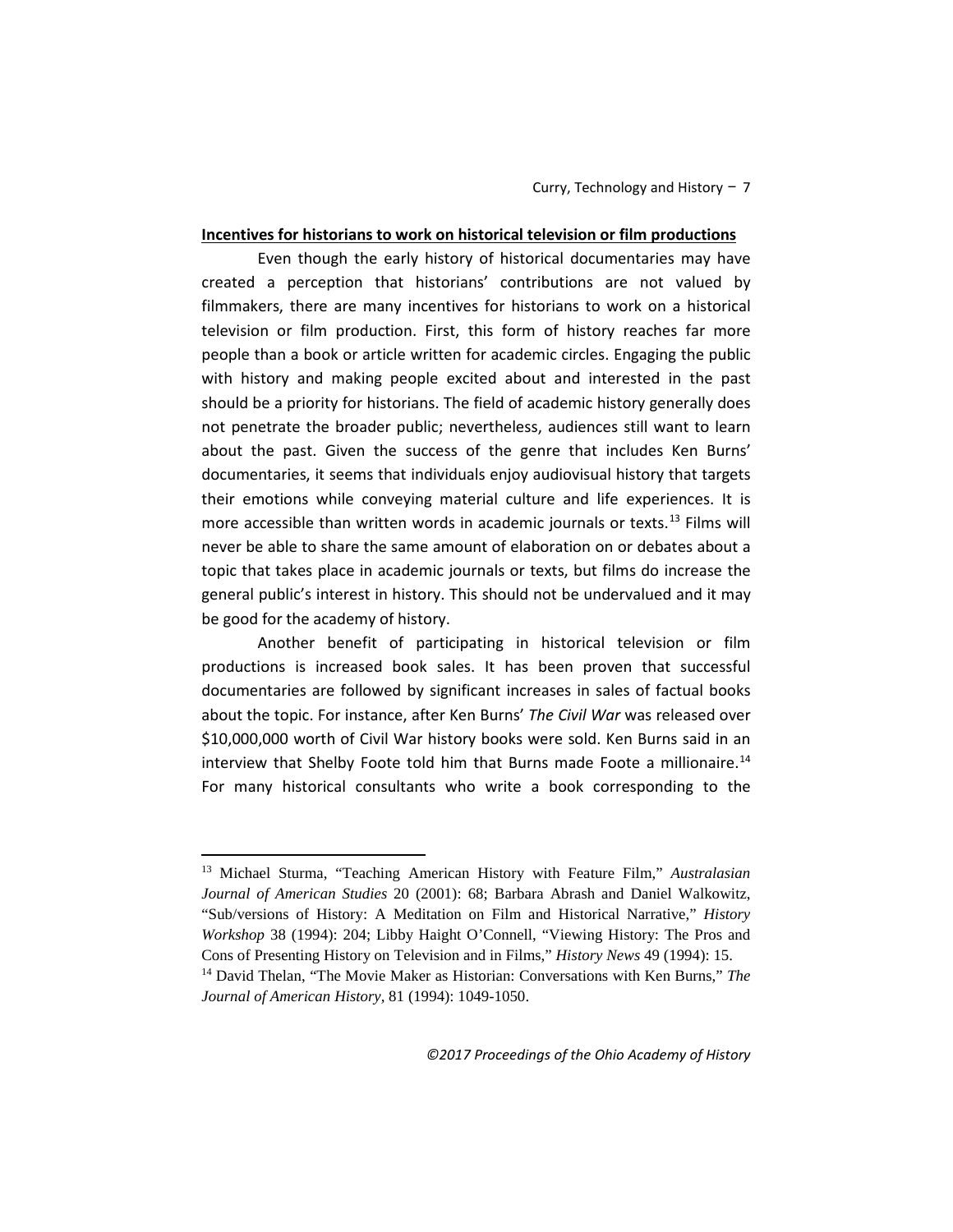production they worked on, name recognition from being associated with the production or being seen on camera also helped their book sales.

Ensuring the accuracy of the facts presented is an additional benefit for historians working on historical programs. According to historical television consultant Libby Haight O'Connell, historians' knowledge is needed in the production of these series, films, and documentaries to "eliminate inaccuracies, contribute to story-telling, and flesh out chronology."[15](#page-7-0) Historians can also help filmmakers determine what historical footage is authentic and what is propaganda or stock footage.<sup>[16](#page-7-1)</sup> This is important because propaganda footage does not necessarily provide verification of the event being represented. However, it can provide information on the government's or agency's aims at the time. Additionally, historians need to inform audiences that histories presented on television and film are not undebatable and that they are purposefully constructed to tell one easily comprehensible story. This information could be conveyed by including caveats at the beginning of a production to encourage viewers to do more research on the topic after seeing the program. Audiences should be able to trust the information they receive from historical documentaries, therefore historians need to be part of the production process in order to ensure the information presented is correct and not misleading. By working on audiovisual history programs, academic historians are able to share their research with a much larger audience, therefore increasing the historical knowledge of the population.

# **Limitations of the genre**

<u>.</u>

Since the formation of the genre, there have been issues around the legitimacy and extensiveness of the evidence presented in documentaries.<sup>[17](#page-7-2)</sup> However, there are limitations inherent to the genre that affect the history that can be presented on television or in cinematic form. These limitations

<span id="page-7-0"></span><sup>15</sup> O'Connell, "Viewing History," 17.

<span id="page-7-2"></span><span id="page-7-1"></span><sup>&</sup>lt;sup>16</sup> "Film and History: Questions to Filmmakers and Historians," *Cinéaste* 29 (2004): 58.<br><sup>17</sup> De Jong, "Developing and Producing a Feature Documentary," 143.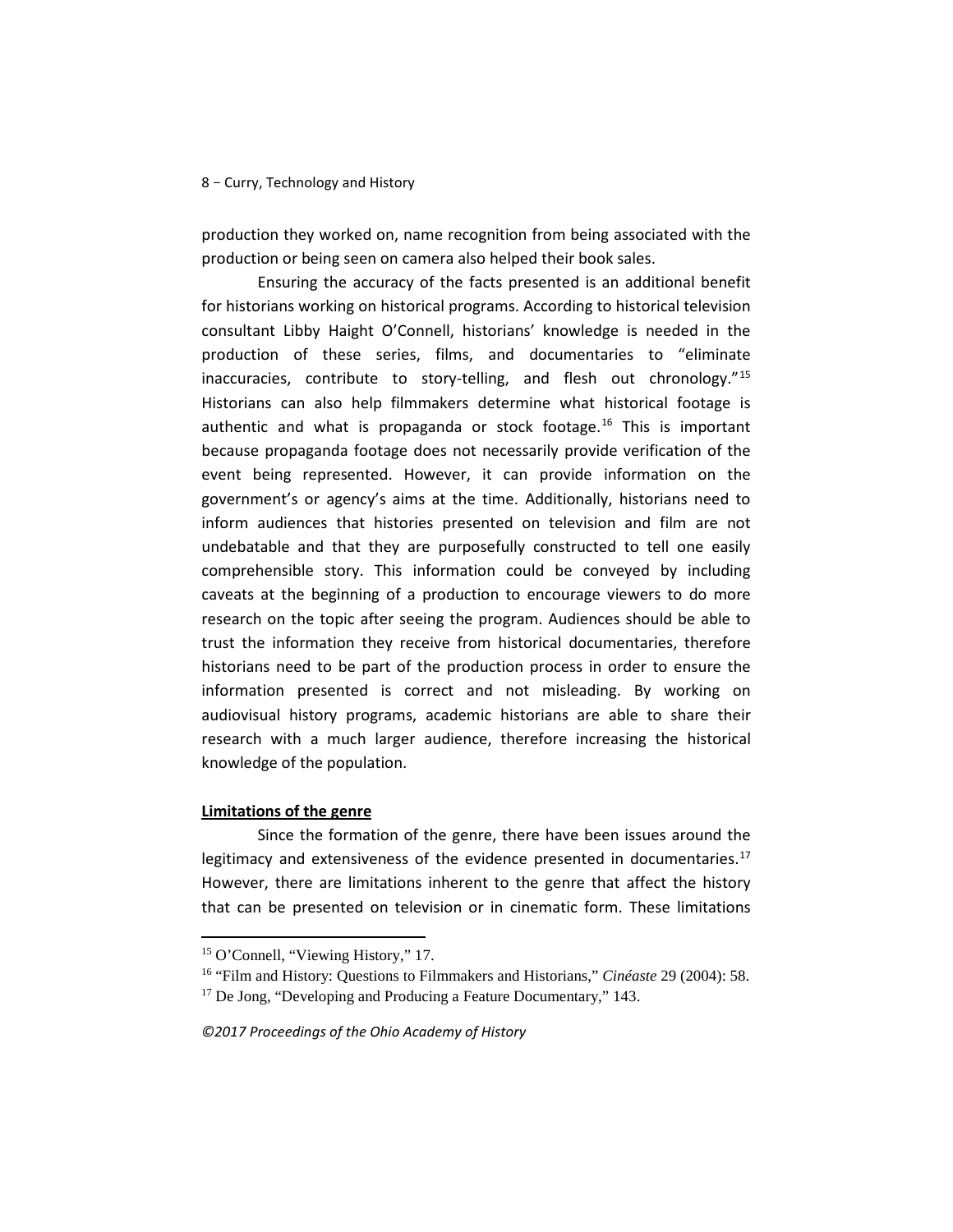lead some historians to be concerned about the perceived inadequacy of historical documentaries even though filmmakers have no choice but to work within the restrictions of the genre. For example, stories narrated audiovisually need images. If archival footage or photographic evidence is not available, recreations must be used or the story cannot be told. Budgets greatly influence all programs, especially when recreations are needed, because computer generated images (CGI) and actors are costly. Another limitation to what can be presented is the length of the script. A script for a fifty-minute documentary will only be twenty to thirty pages long, which is about twenty-five thousand words. Limited word count results in summarization without much elaboration. Furthermore, complicated themes are most easily communicated to and understood by audiences by using personal stories, producing a biographical focus. Limiting the story to a narrative eliminates traditional historical debates and arguments about interpretation.<sup>[18](#page-8-0)</sup> However, personal narratives allow audiences to identify with the history being presented by being able to mentally put themselves in the shoes of a historic individual.<sup>[19](#page-8-1)</sup>

Many viewers want to be entertained and they may not want to think about conflicting theories that leave them confused about what really happened.<sup>[20](#page-8-2)</sup> Entertaining the audience is a priority because if the viewer gets bored, they can easily change the channel. Targeting the audience's emotions is a key way to keep them engaged with the show. $^{21}$  Historical television and films must usually abide by the conventions of the audiovisual genre such as a

<span id="page-8-0"></span><sup>18</sup> Ian Kershaw, "The Past on the Box: Strengths and Weaknesses," in *History and the Media*, edited by David Cannadine (New York: Palgrave MacMillan, 2004), 121; Hastings, "Hacks and Scholars,"107.

<span id="page-8-1"></span><sup>&</sup>lt;sup>19</sup> Tristram Hunt, "Reality, Identity and Empathy: The Changing Face of Social History Television," *The Journal of Social History* 39 (2006): 848. 20 Toplin, "Cinematic History," 83.

<span id="page-8-3"></span><span id="page-8-2"></span> $21$  "Film and History," 57 and 59.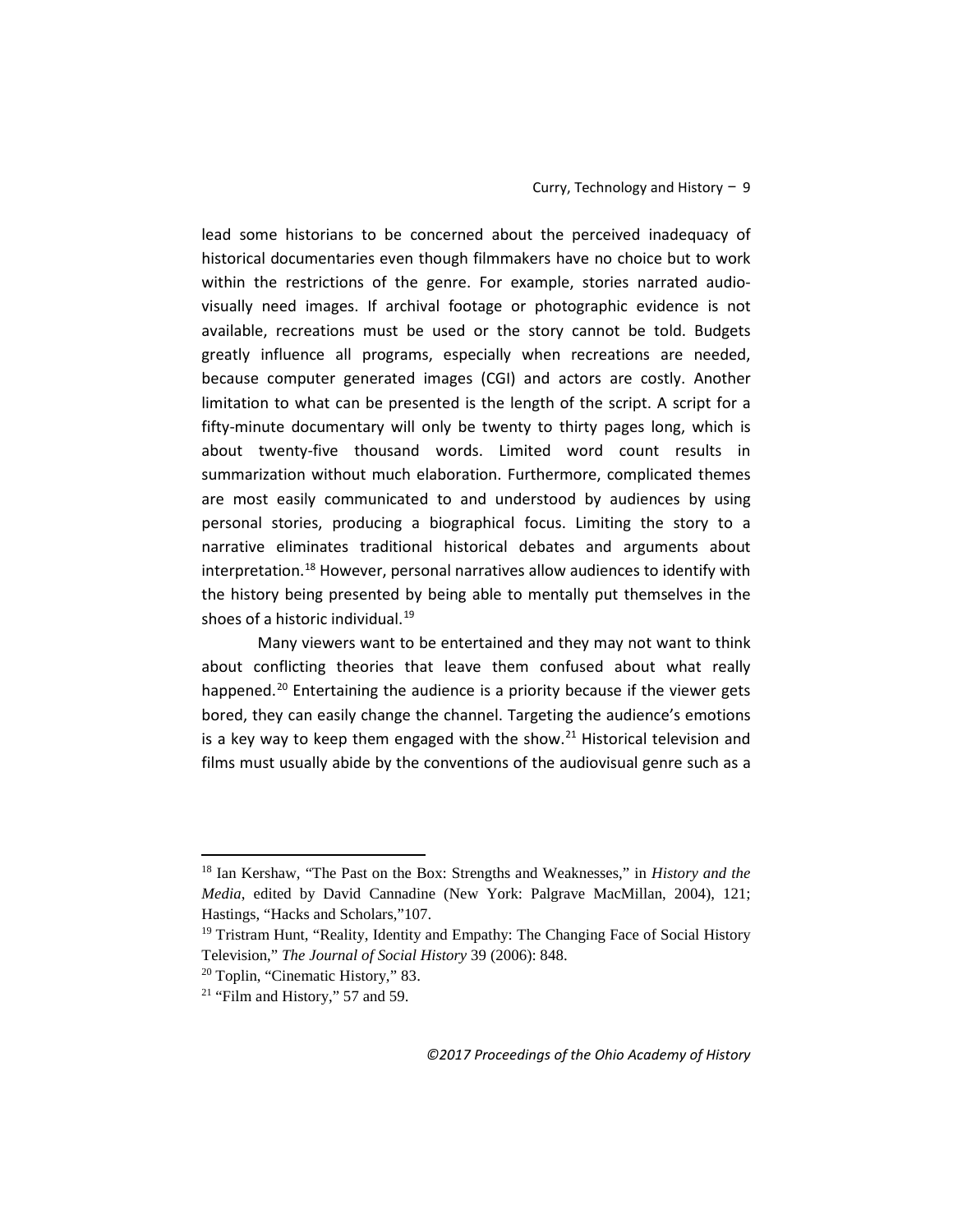linear story line, narrative focus, good versus evil, conflict, and a resolution.<sup>[22](#page-9-0)</sup> Many academic historians have concerns about the simplification of history presented on television, but as historian Max Hastings argues, "If you want to sell history to the media, it must be crafted to fit its requirements."<sup>[23](#page-9-1)</sup> If historians do not understand the limitations and requirements of cinematic history, they will not be able to appreciate its educational value to society. Including film studies classes in the requirements for a degree in history could help to prepare future historians for potential participation in the genre. A better understanding of these attributes and the filmmaking process in general will result in historians being more accepting of history on television and film, and also give historians more realistic expectations when working on a historical program[.24](#page-9-2)

# **Interviews with collaborators on historical documentaries**

The remainder of this paper provides examples of the production process of creating documentaries including collaborations between filmmakers and historians. Although many historians' published accounts of their experiences working on historical films or documentaries were negative because they did not have a lot of control over the final product, this author's findings contradict such published reports. The author had the privilege of interviewing two historians and one producer who participated in creating historical documentaries. These examples demonstrate that historians can have positive experiences working with filmmakers.

Historian Micheál Ó Siochrú revealed that he experienced a substantial amount of control over the creation of his two-part documentary

<span id="page-9-0"></span><sup>22</sup> Toplin, "Cinematic History," 89; Robert A. Rosenstone, "History in Images/History in Words: Reflections of the Possibility of Really Putting History onto Film," *The American Historical Review* 93 (1988): 1174, 1179. 23 Hastings, "Hacks and Scholars," 107.

<span id="page-9-2"></span><span id="page-9-1"></span><sup>24</sup> Desmond Bell and Ferghal McGarry, "Truth at 24 Frames a Second? A Working Dialogue between a Film-Maker and a Historical Consultant about the Making of *the Enigma of Frank Ryan,*" *Rethinking History* 19 (2015): 636.

*<sup>©2017</sup> Proceedings of the Ohio Academy of History*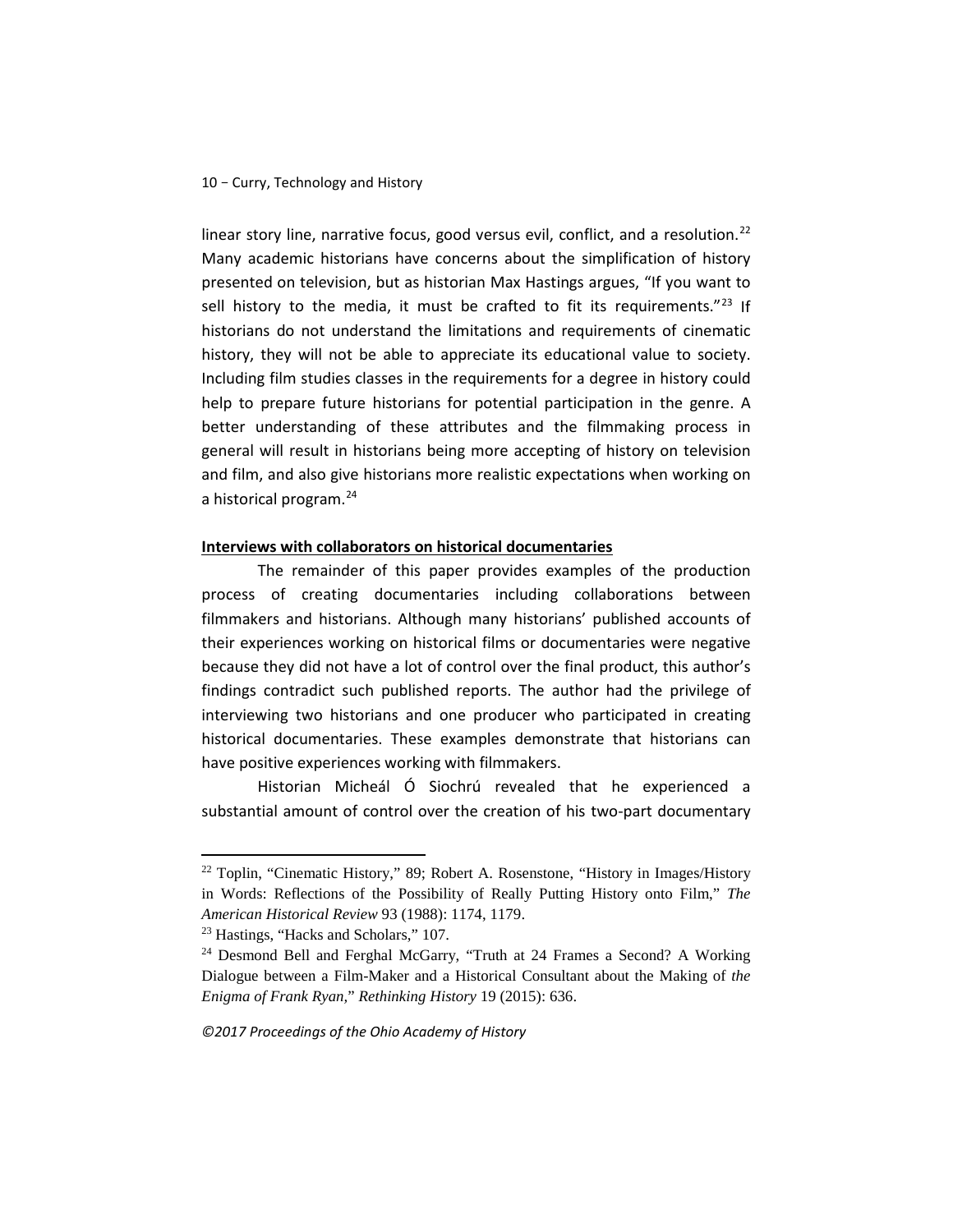*Cromwell in Ireland: God's Executioner,* produced by Tile Productions for RTÉ that aired in September 2008, coinciding with the 350<sup>th</sup> anniversary of Cromwell's death*.* Ó Siochrú was first approached by Tile Productions to create the documentary after they had discovered that he was commissioned to write a book on the topic. After watching various documentaries produced by Tile, he trusted that the producers and directors would make an upstanding documentary. Ó Siochrú emphasized the trust between himself and the director and the necessity of teamwork when creating a historical documentary throughout the interview:

> I'm a historian there to authenticate what we're talking about and to present, but how it looks is not my responsibility, it's [the director's]… It's not *my* documentary, I'm simply part of a team. Of course there's going to be compromise."<sup>[25](#page-10-0)</sup>

Ó Siochrú had many roles in the creation of the documentary. He revealed that his collaboration on the film was more so with the director than with the producer. He researched, presented and co-wrote the script. A cowriter provided by the production company worked as "a sounding board for what might work and what won't work" as a television script due to the conventions of the genre. However, he authored each piece that he spoke into the camera and did not use phrases or words the filmmakers wanted him to use if he did not feel comfortable using them. In these aspects, he had rather definitive control over the script; neither the director or production company asked him to change the content. Additionally, Ó Siochrú was the one who identified the historical expert 'talking heads' who contributed to the documentary. He was dissatisfied with the first edit of the program, but after elaborate talks with the director and reviewing the film almost scene by scene to explain what he thought worked and did not work in the program, he was able to procure "a very extensive second edit" of the program, which he felt was "a fair reflection of what we were trying to do." The second edit changed

<span id="page-10-0"></span><sup>25</sup> Micheál Ó Siochrú, interview by Ashley Curry, March 9, 2016.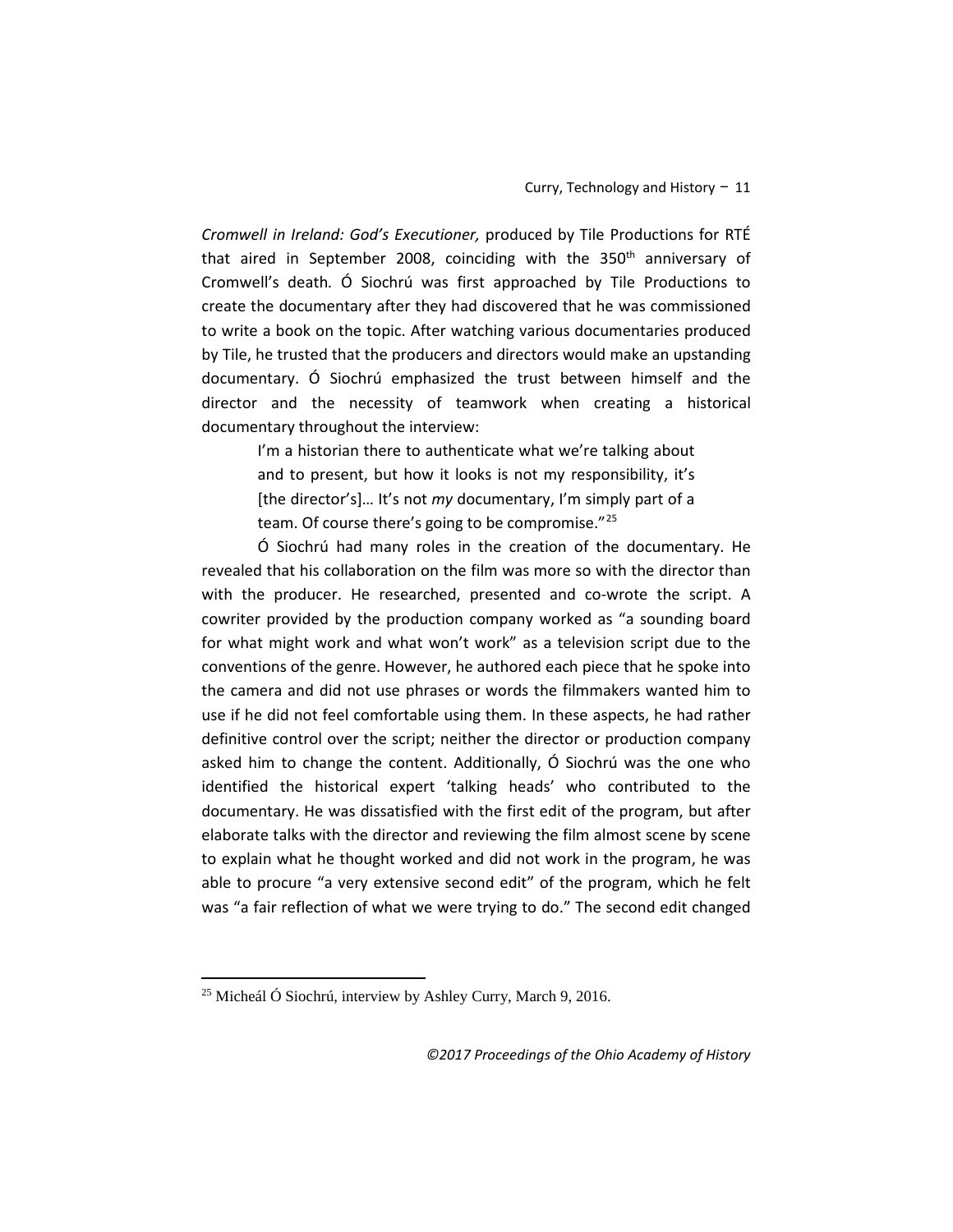some of the content, chronology, and the flow of the program, "reestablishing a balance" between the visual aspects of the series and the text. $^{26}$ 

Military historian and archaeologist Gavin Hughes also had largely positive experiences working with historical television. He worked on many programs for various branches of BBC and RTÉ with both Tile Productions and 360 Productions. He appeared on screen in addition to researching and consulting on programs. He contributed to working scripts by adding depth and research to topics the producer and script developer wanted to expand. From this experience working on scripts, he revealed:

> There hasn't been any kind of conflict with how I would academically tackle a subject and the way I would like to present it to a general audience. In fact, quite the opposite, as I've been actively en-couraged and supported to do so. $27$

Both Hughes and Ó Siochrú did not experience filmmakers attempting to influence the way they interpreted the history they were hired to present.

Hughes has also been responsible for fact-checking the many series he worked on as well as reviewing documentary trailers produced for broadcasters. He believes that one can remain dedicated to academic history while also creating an entertaining program. Additionally, Hughes disclosed, "Any concerns I have had about a project have always been taken on board [by the producers] and openly discussed, whether this is regarding awkward historical complications, or indeed, simply the tone of a piece." Therefore, Hughes' opinions about the final production were respected and heeded by the filmmakers he worked with. Hughes also emphasized the necessary collaboration with filmmakers:

You end up with a very close working project relationship with the producers, directors and crew; they all put so much effort

*©2017 Proceedings of the Ohio Academy of History*

<span id="page-11-0"></span><sup>26</sup> Micheál Ó Siochrú, interview by Ashley Curry, March 9, 2016.

<span id="page-11-1"></span><sup>27</sup> Gavin Hughes, email message to author, April 4, 2016.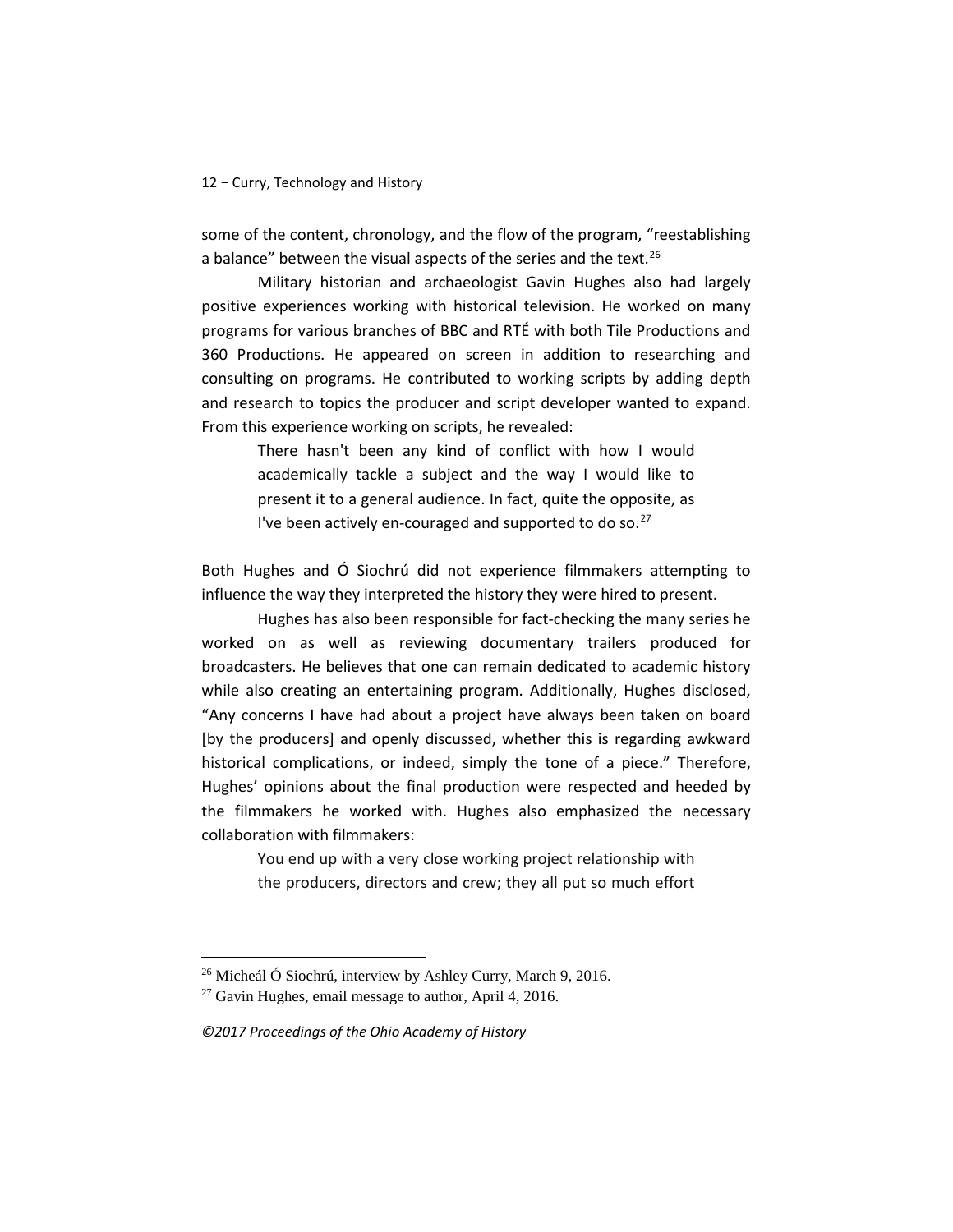and skill into the final product that my input as a historian/archaeologist is made so much easier.<sup>[28](#page-12-0)</sup>

To have a positive experience working on a historical production, historians must be aware of the possibilities and limitations of what television can portray, their own responsibilities when making documentaries, and also be able to make compromises and work as part of a production team.

Producers' roles in creating historical television and film vary from country to country but generally revolve around budget, funding, and responsibility to broadcasters. Edward Hart, series producer-director for 360 Productions and former BBC producer, explained to the author the roles of a producer of historical television. According to Hart, series are produced based on funding, available footage, and if there is evidence that the audience will watch the program. Broadcasters commission and fund most documentary series that are produced, usually co-producing the series with foreign broadcasters. Series normally need to be remade for each broadcaster to appeal to its specific audience, which often includes changing the language and presenter, as well as cutting or adding scenes.<sup>[29](#page-12-1)</sup>

Hart also described his collaboration with historians. According to him, the role of filmmakers is to make the historian's academic contributions to the program more "accessible" and "exciting," and also to weed out stories in which only academics would be interested. He reveals that there will always be debates between historians and filmmakers, and, like Hughes and Ó Siochrú, he emphasized the need for compromise and mutual respect. Other responsibilities he had as a producer-director include directing the research; identifying experts and locations; hiring the crew; directing presenters, cameras, and computers on location; writing and managing the rewrites of the scripts; and maintaining the budget. He further explains that only producers with the dual responsibility of directing and producing encompass all these roles.[30](#page-12-2) According to Hart, producers' responsibilities can be determined by

<span id="page-12-0"></span><sup>28</sup> Gavin Hughes, email message to author, April 4, 2016.

<span id="page-12-1"></span><sup>&</sup>lt;sup>29</sup> Edward Hart, phone interview by Ashley Curry, March 8, 2016.

<span id="page-12-2"></span><sup>&</sup>lt;sup>30</sup> Edward Hart, phone interview by Ashley Curry, March 16, 2016.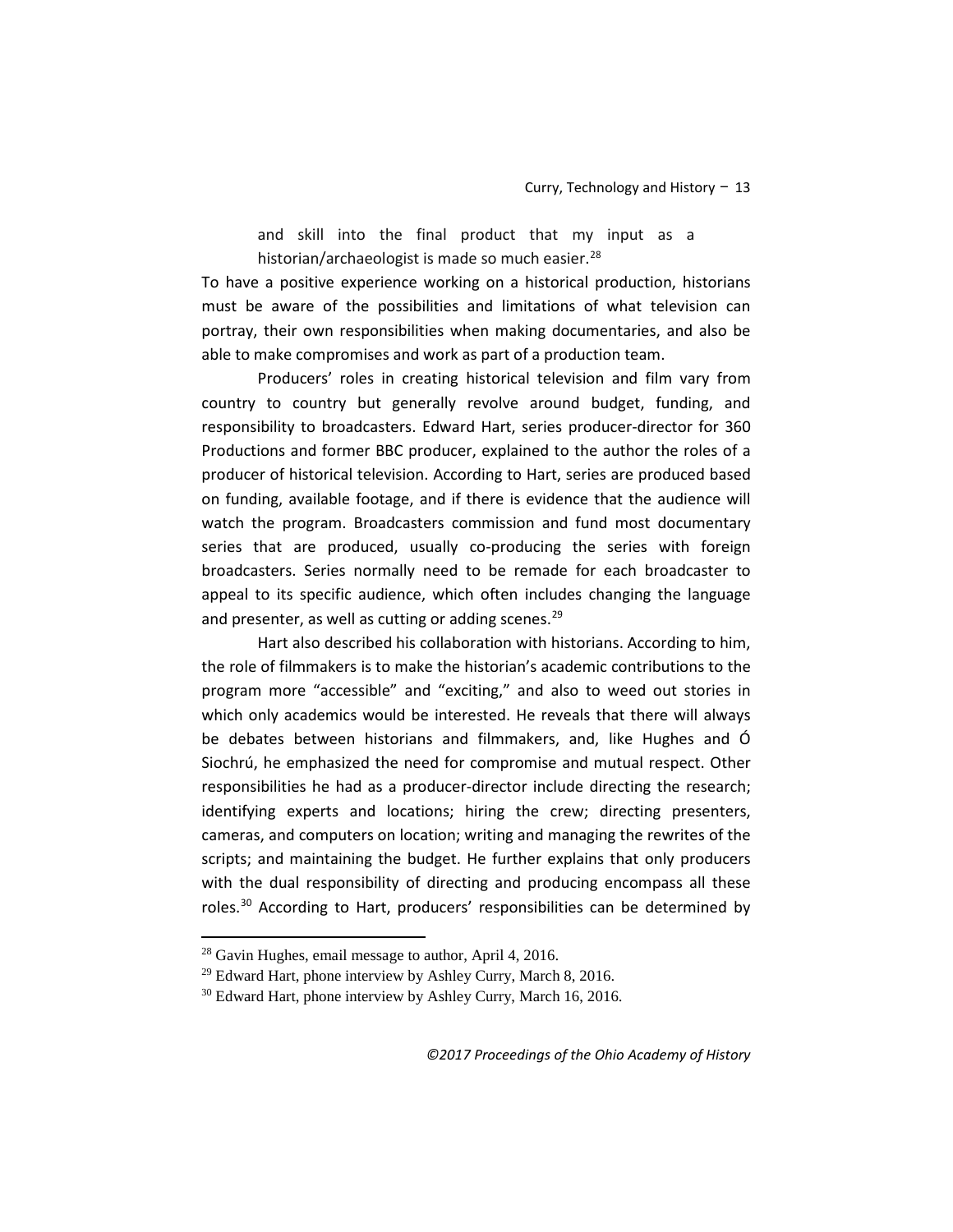the location of the production company. For example, he suggests that Irish and American companies work in similar ways that differ from his U.K. experiences. Irish and American companies tend to bring in a director whose sole purpose is to direct the cameras and what appears onscreen once most of the decisions have been made about the story to be presented. Companies in the U.K. typically use producer-directors. $31$  While historical television productions are limited by funding, available footage and the length of scripts, having trust, respect, and collaboration on a production team enables producers and historians to create meaningful and accessible history programs.

In conclusion, as evidenced by the popularity of audiovisual history, historical television programs and films have been and continue to be a significant way in which the public receives historical information. Standards of factual programming have changed over time and are now in a more progressive stage with historians having more control over the final product. Incentives for historians to work on these programs, such as having their research reach more people, increasing book sales, and ensuring the accuracy of the history presented, exist. As producers and historians work together and make compromises to create historical television and film, historians become more aware of the limitations of historical programing as well as audience's expectations. With increased participation of historians on audiovisual production teams, the history received by the pubic via these means is more accurate and comprehensive.

#### Acknowledgements

<u>.</u>

The author would like to thank Micheál Ó Siochrú, Gavin Hughes, and Edward Hart for the time they took out of their schedules to contribute to this project. The conclusions presented in this essay are the interpretation of the author and do not necessarily reflect the beliefs of the participants.

<span id="page-13-0"></span><sup>&</sup>lt;sup>31</sup> Edward Hart, phone interview by Ashley Curry, March 16, 2016.

*<sup>©2017</sup> Proceedings of the Ohio Academy of History*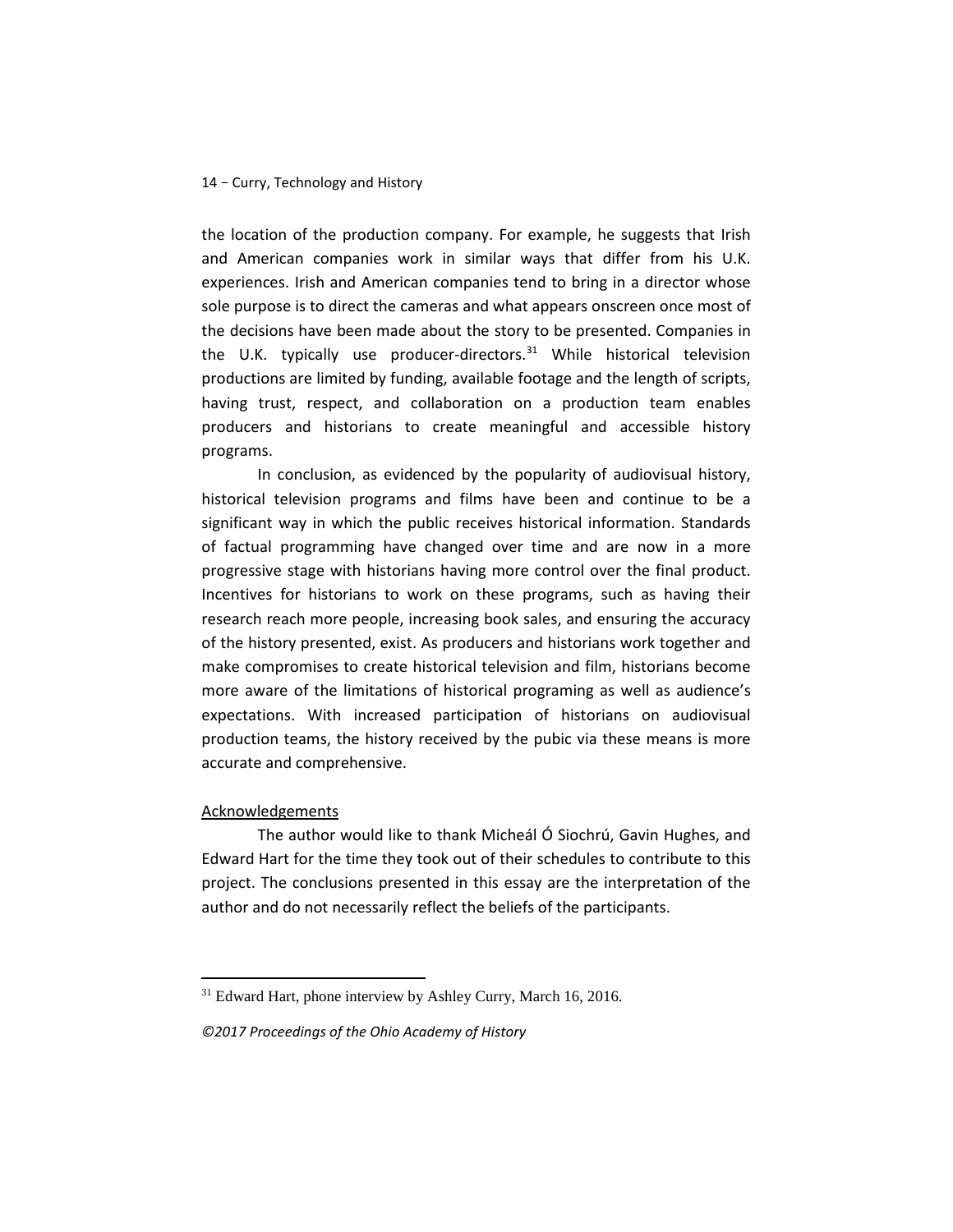# **Bibliography**

Abrash, Barbara and Daniel Walkowitz. "Sub/versions of History: A Meditation on Film and Historical Narrative." History Workshop 38 (1994): 203-214. Accessed February 7, 2017. [http://jstor.org/stable/4289325.](http://jstor.org/stable/4289325)

Bell, Desmond and Fearghal McGarry. "Truth at 24 Frames a second? A working dialogue between a film-maker and a historical consultant about the making of the Engima of Frank Ryan." Rethinking History 19 (2015): 621-639.

Bookspan, Shelley. "History, Historians, and Visual Entertainment Media: Towards a Rapprochement." The Public Historian 25 (2003): 9-13. Accessed February 25, 2016.

[http://www.jstor.org/stable/10.1525/tph.2003.25.3.9.](http://www.jstor.org/stable/10.1525/tph.2003.25.3.9)

- Chapman, James. "Television and History: The World at War." Historical Journal of Film, Radio and Television 31 (2011): 247-275. Accessed March 20, 2016. [http://dx.doi.org/10.1080/01439685.2011.572608.](http://dx.doi.org/10.1080/01439685.2011.572608)
- De Groot, Jerome. "Contemporary historical documentary." In Consuming History: historians and heritage in contemporary popular culture, by Jerome de Groot, 149-162. London: Routledge, 2009.

De Jong, Wilma. "Developing and Producing a Feature Documentary: The case of Deep Water." In Rethinking Documentary: New Perspectives, New Practices, edited by Thomas Austin and Wilma de Jong, 135-151. New York: Open University Press, 2008.

Downing, Taylor. "Bringing the Past to the Small Screen." In History and the Media, edited by David Cannadine, 7-19. New York: Palgrave MacMillan, 2004.

Edgerton, Gary R. "Chalk, Talk, and Videotape: Utilizing Ken Burns's Television Histories in the Classroom." OAH Magazine of History 16 (2002): 16- 22. Accessed February 7, 2017. [http://www.jstor.org/stable/25163544.](http://www.jstor.org/stable/25163544)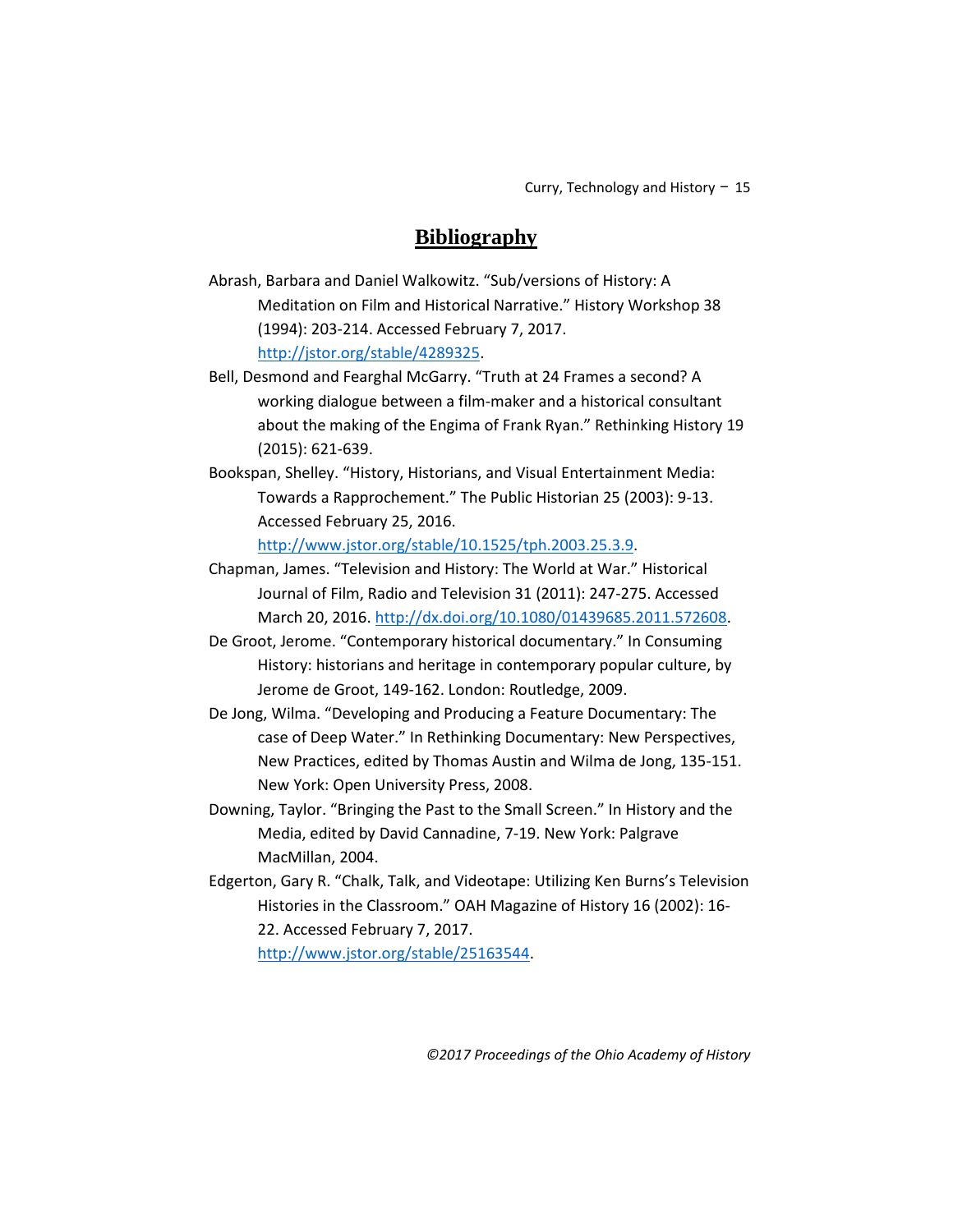- Encyclopædie Britannica. "Public Broadcasting Service (PBS)." Accessed March 10, 2017. [https://www.britannica.com/topic/Public-](https://www.britannica.com/topic/Public-Broadcasting-Service)[Broadcasting-Service.](https://www.britannica.com/topic/Public-Broadcasting-Service)
- "Film and History: Questions to Filmmakers and Historians." Cinéaste 29 (2004): 55-68. Accessed February 7, 2017. [http://jstor.org/stable/41689716.](http://jstor.org/stable/41689716)

Fleming, N. C. "Echoes of Britannia: Television History, Empire, and the Critical Public Sphere." Contemporary British History 24 (2010): 1-22. Accessed February 25, 2016.

[http://dx.doi.org/10.1080/13619460903565192.](http://dx.doi.org/10.1080/13619460903565192)

- Hart, Edward. Phone interview by Ashley Curry. March 8, 2016.
- Hart, Edward. Phone interview by Ashley Curry. March 16, 2016.
- Hastings, Max. "Hacks and Scholars: Allies of a Kind." In History and the Media, edited by David Cannadine, 103-117. New York: Palgrave MacMillan, 2004.
- Hughes, Gavin. Email message to author. March 15, 2016.
- Hughes, Gavin. Email message to author. April 4, 2016.
- Hunt, Tristram. "Reality, Identity and Empathy: The Changing Face of Social History Television." The Journal of Social History 39 (2006): 843-858. Accessed February 7, 2017. [http://jstor.org/stable/3790295.](http://jstor.org/stable/3790295)
- Isaacs, Jeremy. "All Our Yesterdays." In History and the Media, edited by David Cannadine, 34-50. New York: Palgrave MacMillan, 2004.
- Kershaw, Ian. "The Past on the Box: Strengths and Weaknesses." In History and the Media, edited by David Cannadine, 118-123. New York: Palgrave MacMillan, 2004.

Ó Siochrú, Micheál. Interview by Ashley Curry. March 9, 2016.

- O'Connell, Libby Haight. "Viewing History: The Pros and Cons of Presenting History on Television and in Films." History News 49 (1994): 14-17. Accessed February 7, 2017. [http://jstor.org/stable/42652316.](http://jstor.org/stable/42652316)
- Rosenstone, Robert A. "History in Images/History in Words: Reflections of the Possibility of Really Putting History onto Film." The American Historical